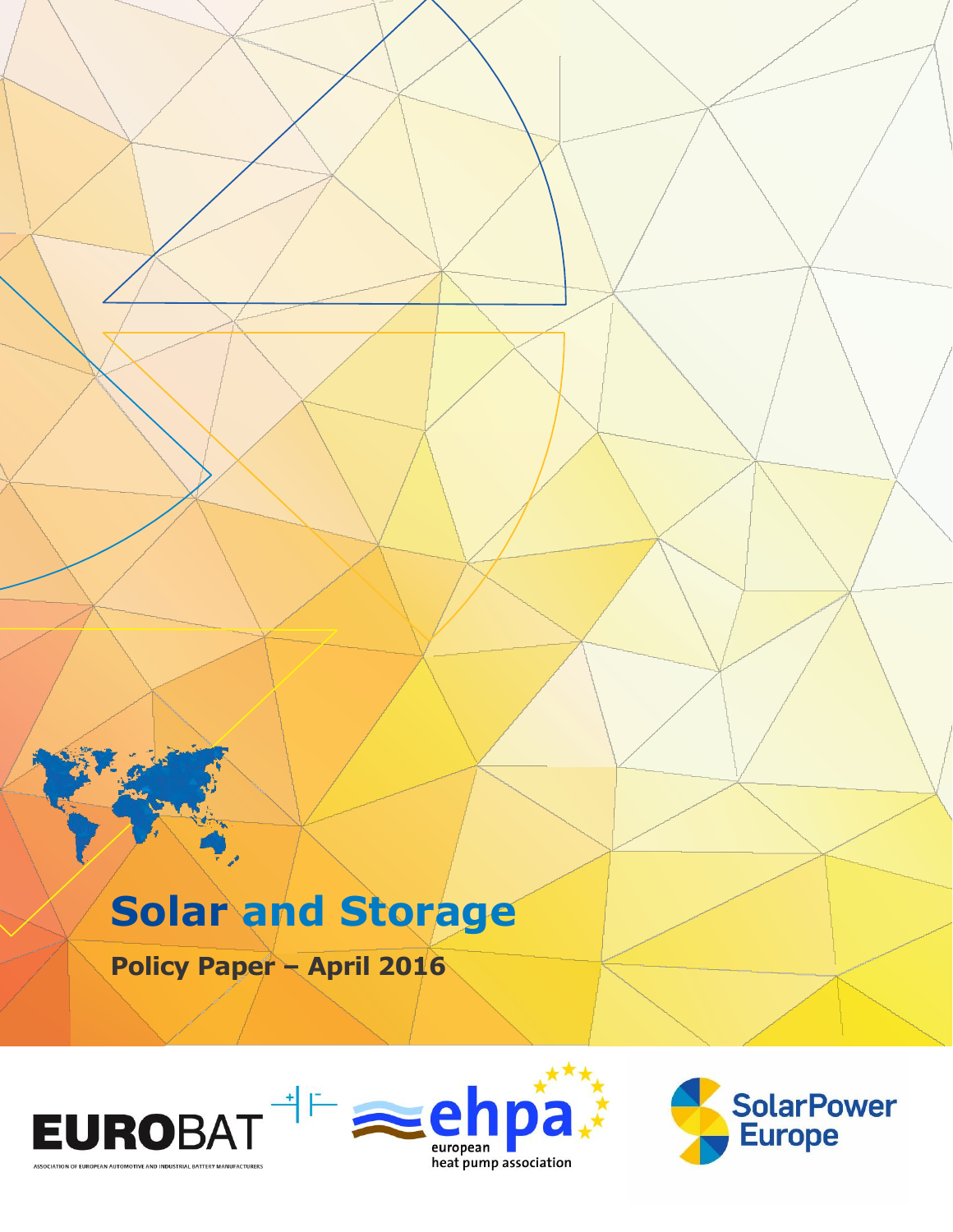## **KEY MESSAGES**

Energy storage solutions acts as a bridging technology between the electricity, heating and cooling as well as transport sectors.

- **1. System benefits:** Storage technologies allow for the best use of zero marginal cost solar electricity when it is available. Hence storage can help the overall energy system to be more cost-effective.
- **2. Consumers benefits:** Solar and storage are mutually reinforcing. The fast cost decrease of solar systems means that more consumers will be able to invest in storage capacities. This in turn will increase the ratio of self-consumption and brings concrete economic benefits to the consumers. Storage solutions also unlock demand side flexibility which help safely operate our grids.
- **3.** In order to unlock the synergies between solar and storage, the following regulatory adjustments are needed:

## **Provide a common EU legal definition of storage**

Storage is currently not defined at the EU level, which hampers the creation of a real European market for storage. A commonly agreed legal definition is therefore needed in order to clarify its position with regard to the unbundling regime and specify the ownership structure of a storage facility.

## **Create an appropriate framework for self-consumption**

Any barrier to self-consumption (such as specific additional taxes or levies) will hamper the further development of decentralized storage. An appropriate and cost-efficient framework for renewable self-consumption should therefore be developed in the upcoming new Renewable Energy Directive.

#### **Ensure that all dimensions of storage are properly valued**

Electricity markets should better remunerate flexible assets and reflect scarcity. In parallel, energy policies should ensure that services provided by storage and solar to DSOs and TSOs are properly recognized and valorised.

### **Develop a holistic strategy for the electricity, heating and cooling and transport sectors**

The implementation of the Heating and Cooling Strategy in particular should identify which elements require a regulatory prolongation in the building and product-related European legislation. Bridging electricity and thermal grids via the storage of surplus electricity in the form of heat (in heat pump, hybrid heat pumps or thermal storage) should also be emphasized, as the thermal storage potential is already widely available and require little extra effort to be used. The upcoming communication on decarbonisation of transport should also highlight the role that solar and storage can play in supporting e-mobility (BEV, all classes of hybrid vehicles and FCEV).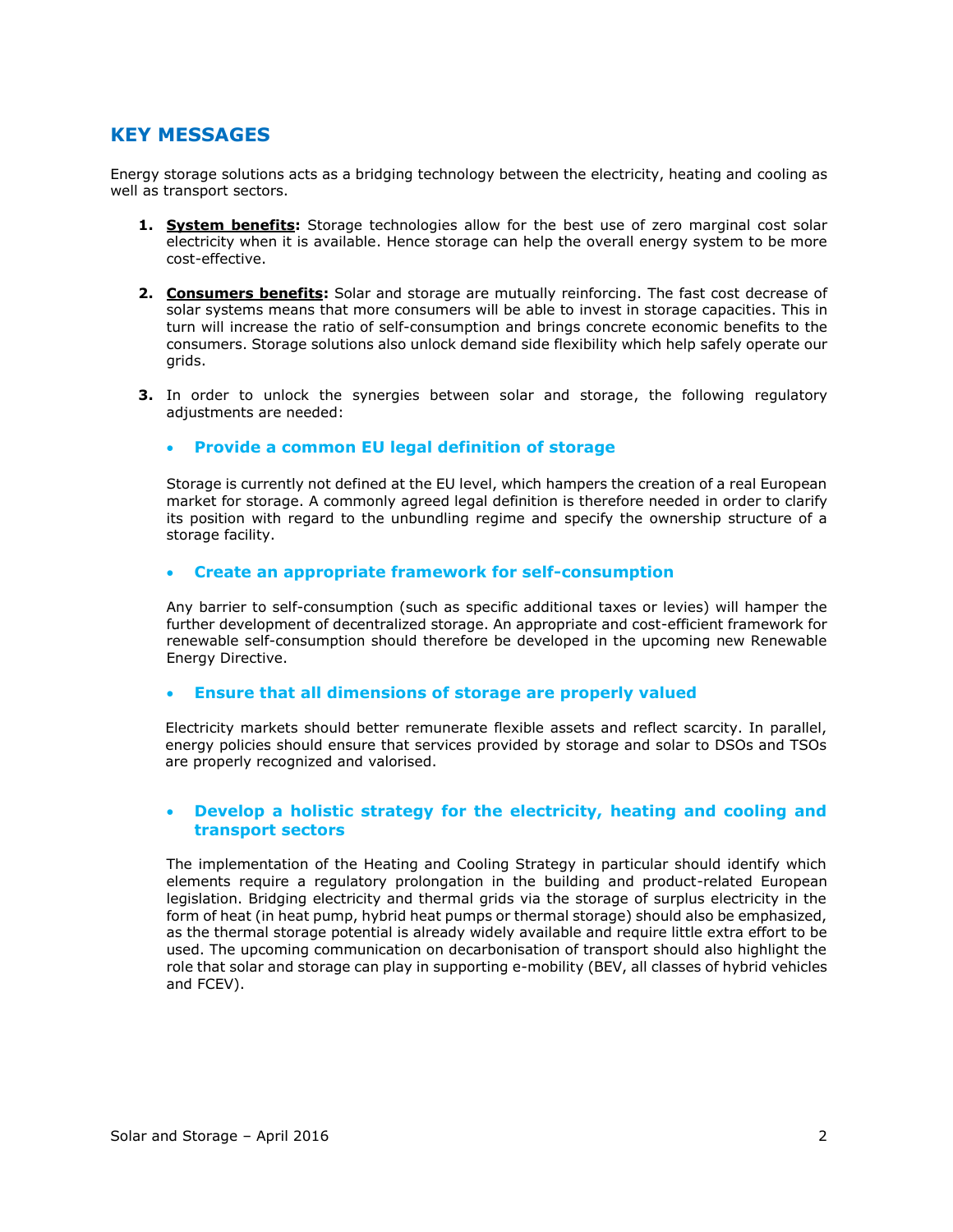#### **Promote R&D to unlock all technology options**

The SET Plan should support a system perspective promoting the integration of storage solutions, solar technologies and controls into buildings, communities and industrial processes to further reduce their costs and accompany them down their learning curves.

#### **Temporary market introduction programs can help reduce cost**

Energy storage technologies offer great potential for creating high-tech R&D and production jobs in Europe. Introduction of temporary market programmes with a digressive design can help in accelerating cost reduction for energy storage. For example, the KFW program in Germany has helped to create a strong battery-storage market in Europe.

# **Make the system cost-effective by using power when it is cheap**

In 15 years from now, almost half of our power in Europe will be generated by renewables<sup>1</sup>. ENTSO-E forecasts that by 2025 already, 22 Member States will have a renewable electricity capacity penetration higher than  $50\%^2$ .

Solar is expected to play a major role in this shift of our power mix: by 2020, it could cover up to 8% of the European power demand, while this is expected to rise to  $15\%$  by  $2030^3$ . Combined with the further increase of wind generation, it will also require a much more flexible system in order to make the best use of zero-marginal costs renewable sources when they are available.

The figure 1 below illustrates how the introduction of solar power in different European countries reduces the need for residual electricity generation during the day (the so-called "residual load"), whilst power demand will still be high on the evening. New forms of flexibility will therefore be needed in order to ensure a better use of electricity when power is cheap and to release the pressure on the grid during the evening peak.

Among the different flexibility options, storage allows to respond quickly to balancing needs by absorbing the excess solar generation at peak times and to release it during periods of lower production. By making the best use of cheap renewable electricity when it is available, storage can **make the energy system more cost-effective**. By adapting to demand and limiting the possibility of peak pricing, storage will also have a **balancing effect on prices** throughout the day.

More importantly, solar combined with storage acts as a **bridging technology** between the electricity, heating and cooling as well as transport sectors. Besides the rapidly developing battery storage capacity, the electrification of the transport sector and the use of electricity for heat purposes allow for an integrated approach of the energy system.

ł

<sup>&</sup>lt;sup>1</sup> Staff working document accompanying the Communication of the Commission concerning the Paris protocol (COM(2015)81 final).

<sup>2</sup> ENTSO-E, "2015: Scenario Outlook and adequacy Forecast", June 2015.

<sup>3</sup> SolarPower Europe "Global Market Outlook for Solar Power 2015- 2019", 2015.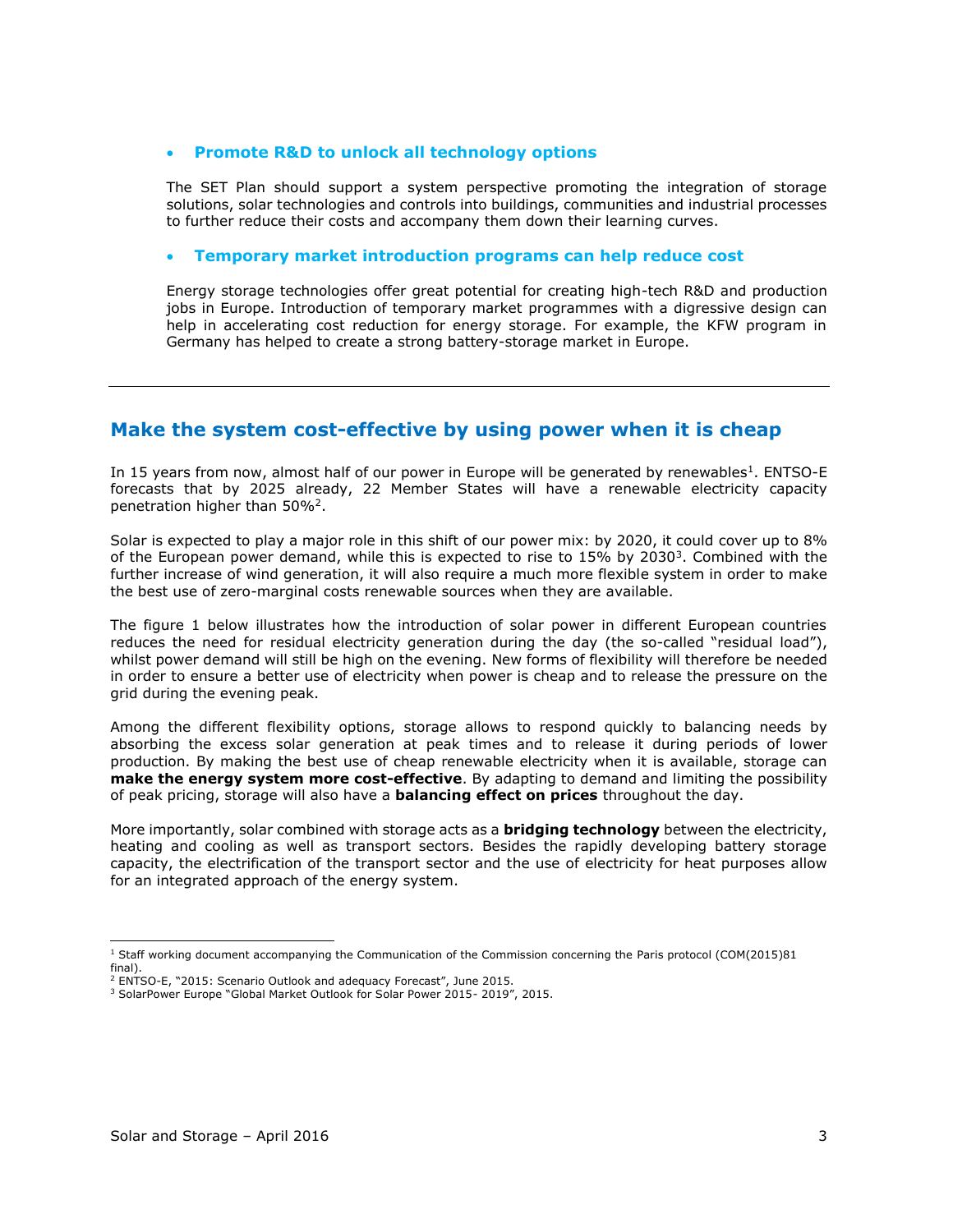

*Figure 1 – The evolution of the residual peak load in Germany, Italy and the UK (2011, 2020 and 2030)*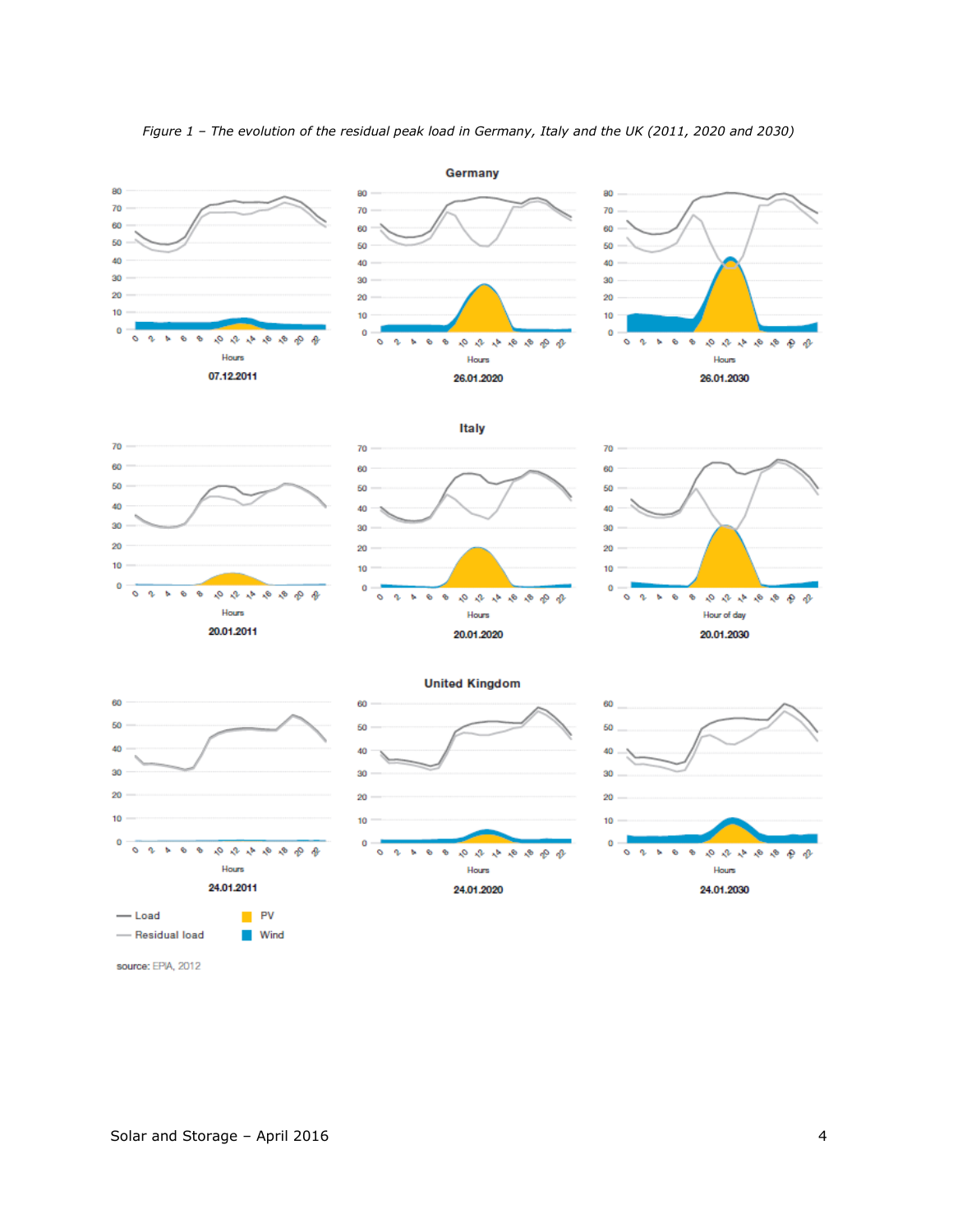# **Storage and solar are mutually reinforcing**

The combined evolution of solar and storage provides new opportunities for European consumers and businesses, whilst potentially offering a variety of services to grid operators.

#### **Empowering consumers**

At a time when retail electricity prices tend to rise, storage combined with solar appears as a new way of controlling energy bills. Germany – where a market introduction program for storage is in place - is already experiencing such a trend as the share of households installing grid-connected PV-plus-battery systems represents now 12% of the PV system owners<sup>4</sup>.

Batteries can increase the percentage of self-consumed electricity from 30% without storage to around 70%, optimising efficiency and reducing the amount of additional power needed from the grid. Besides, prosumers can use arbitrage to inject the surplus electricity into the grid when prices are higher, improving the business case for wind or PV home systems. Batteries can also provide backup power through the entirety of a power outage period, working as uninterruptable power supply unit (UPS). This service is particularly useful in areas with weak low voltage grids.

IRENA<sup>5</sup> forecasts that batteries will for instance be fully competitive with other technologies by 2020. In the US, the Rocky Mountain Institute<sup>6</sup> predicts that grid-connected PV will be competitive by 2020 and that grid connected **PV system-plus-battery** will follow within the next decade. In other words, the fast cost decrease of solar systems is freeing up money that can be invested in storage capacities which in turn increase the ratio of self-consumption. In addition, market introduction programs like in Germany can help in accelerating cost reduction for storage to get competitive. This combination will allow for a smarter management of the different energy flows within the building and create a capacity to interact with the grid. The figure 2 below illustrates how a combination of solar and batteries can shave peaks of injection by storing the surplus of solar electricity during midday.

 4 IRENA (2015), « Renewables and Electricity Storage: A technology Roadmap for REmap 2030 ».

<sup>&</sup>lt;sup>5</sup> IRENA (2015). « Battery Storage for Renewables: Market Status and Technology Outlook ».

<sup>6</sup> Rocky Mountain Institute (2015), « The Economics of load defection ».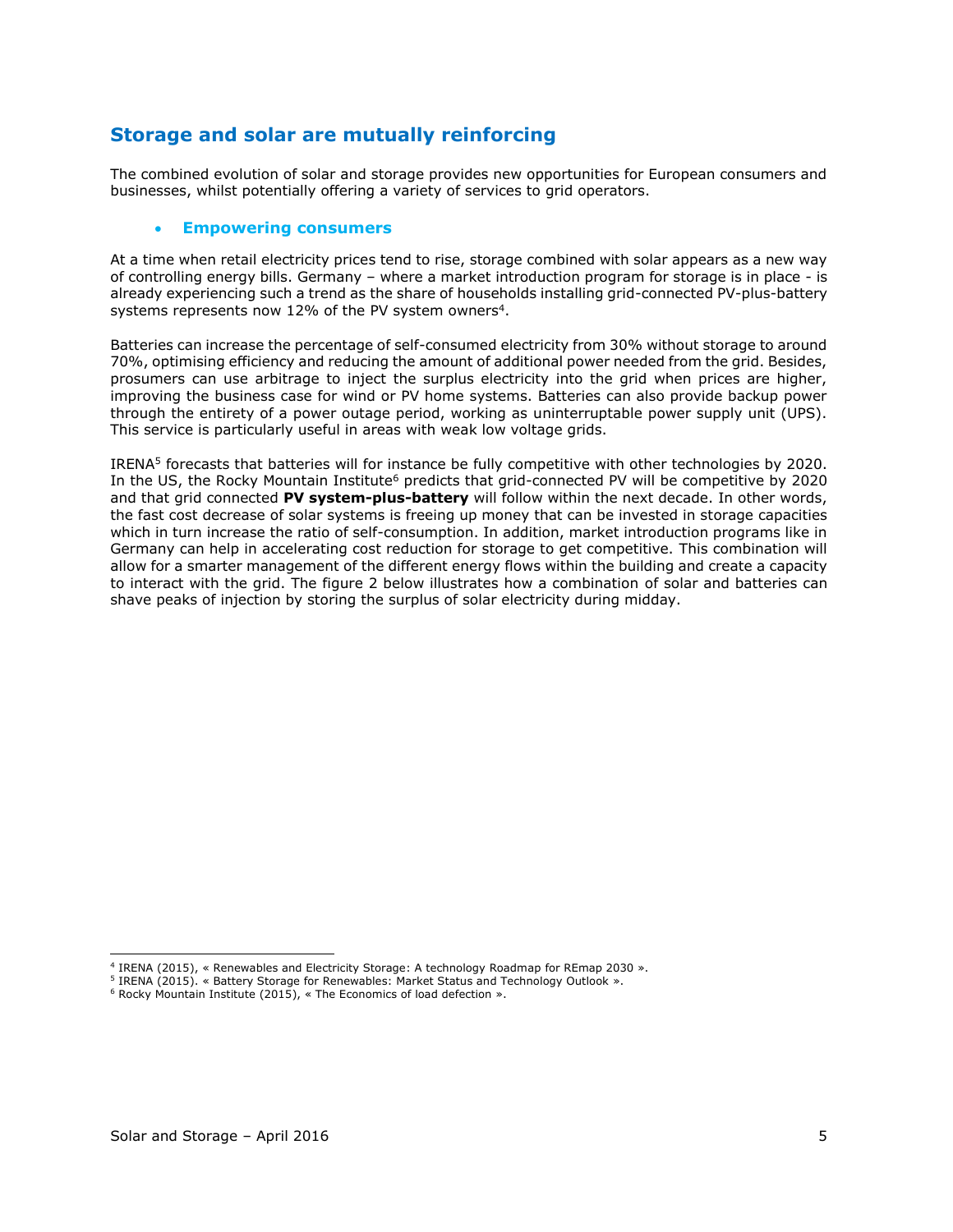*Figure 2 – Battery storage shaving peaks while increasing self-consumption*

# **Conventional storage**



Source: Bundesverband Solarwirtschaft 2014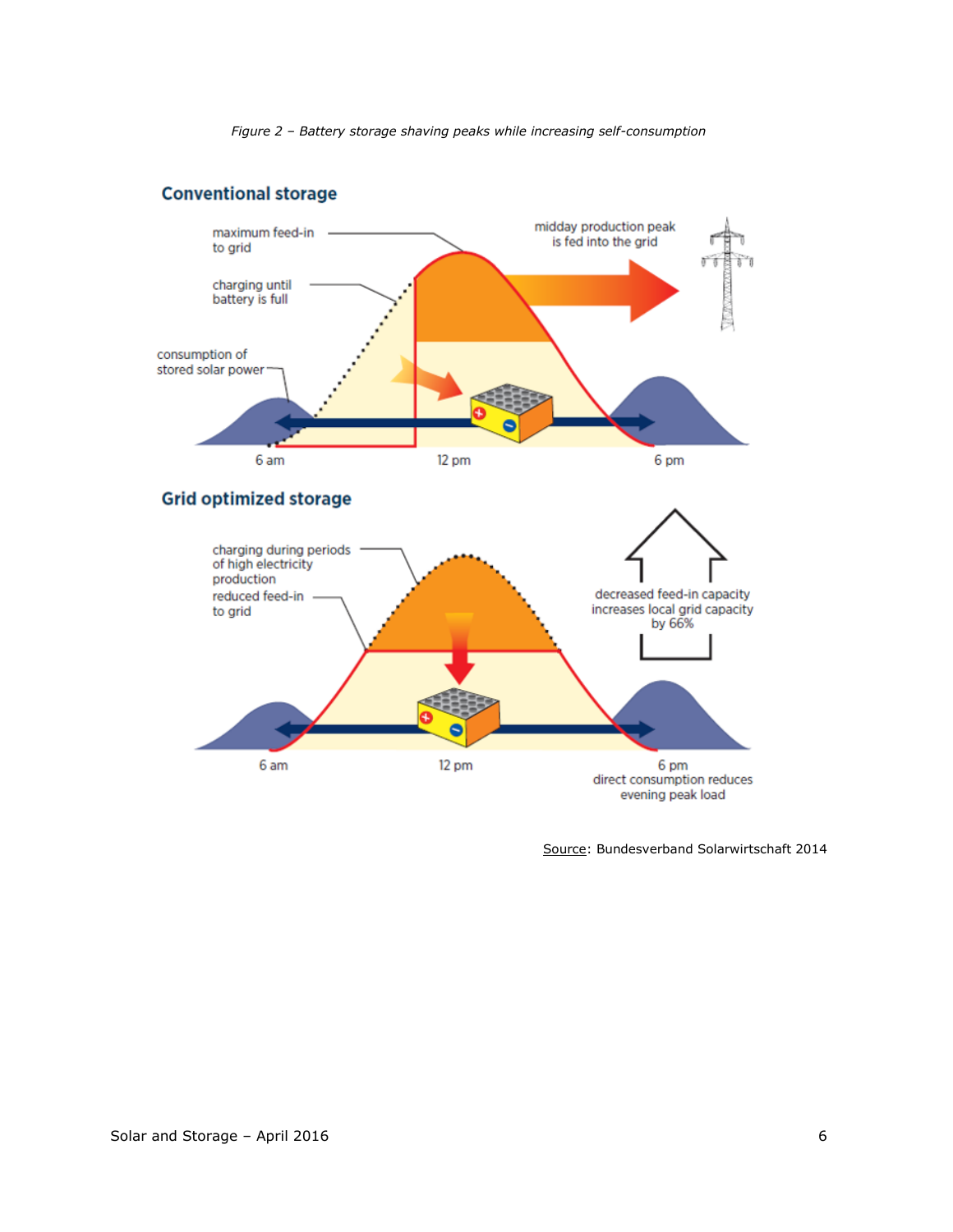Given that **heating and cooling needs** represents the larger share of energy consumption in the building sector, heat pumps or large refrigeration equipment (mainly in commercial buildings) can also play a key role in absorbing the midday excess of solar power. There are currently 7,5 million heat pumps in Europe representing an overall share of around 6% of all boilers installed. Besides heating, reversible heat pumps can also use solar electricity to provide the cooling need without creating additional stress for the grid. In doing so, hot water is produced as a by-product of the cooling operation and will be provided to the end- user at virtually no extra cost. Assuming an updated design, storage tanks and the building envelope can indeed store excess electricity and provide the necessary heating and cooling services from a few hours to a few days (figure 3 below).



*Figure 3 – Typical combination of heat pumps and PV in a residential building*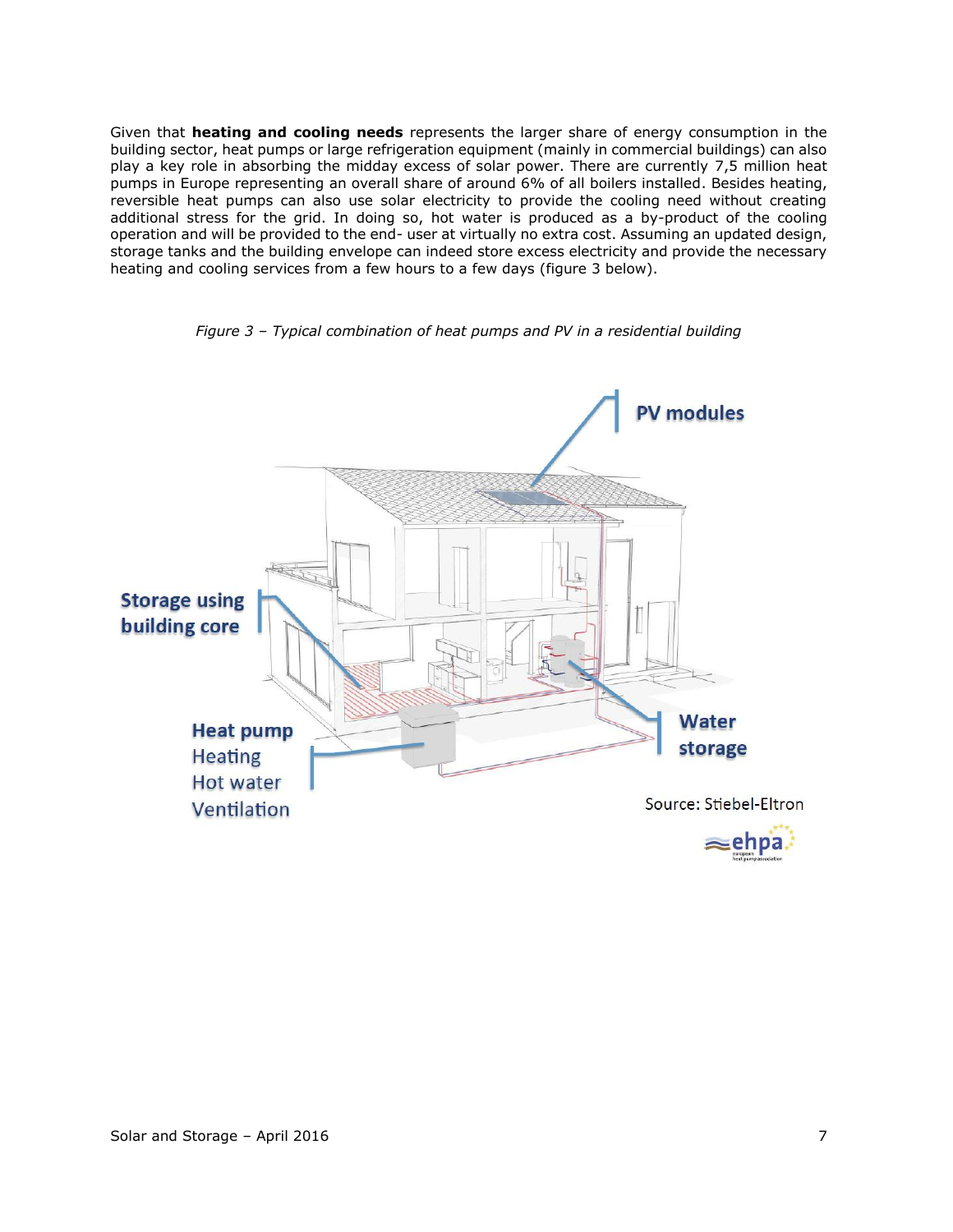Finally, another example of an optimization strategy is the **smart charging and discharging of electric vehicles**. In the figure 4 below we can see how the battery of electric vehicles can be operated in order to make the best use of solar electricity.





Source: DLR, Thomas Pregger, Diego Luca de Tena, Carsten Hoyer-Klick

The same example can be extended to hydrogen refueling stations or Power-to-Gas plants producing hydrogen through water electrolysis when electricity prices are cheap when helping balancing the electrical grid.

### **Supporting the management of the energy system**

While storage combined with solar will empower consumers, it can also act as a service provider for the grid at all voltage levels, as described in the figure 5 below:

- Storage can **facilitate renewable integration**: daily storage in particular is well-suited for PV peak generation. This is because it is guaranteed that PV generation (in a large region) is available every day with a perfectly predictable peak that always occurs around midday. As the peak demand in Europe occurs in the evening hours the time shift between peak PV generation and the peak demand never exceeds eight hours.
- In addition, storage can also provide **ancillary services at transmission level**. As an operating reserve it allows for a real-time reaction of the system. By complementing the variability of renewables, storage also increases the predictability of the power flow into the grid.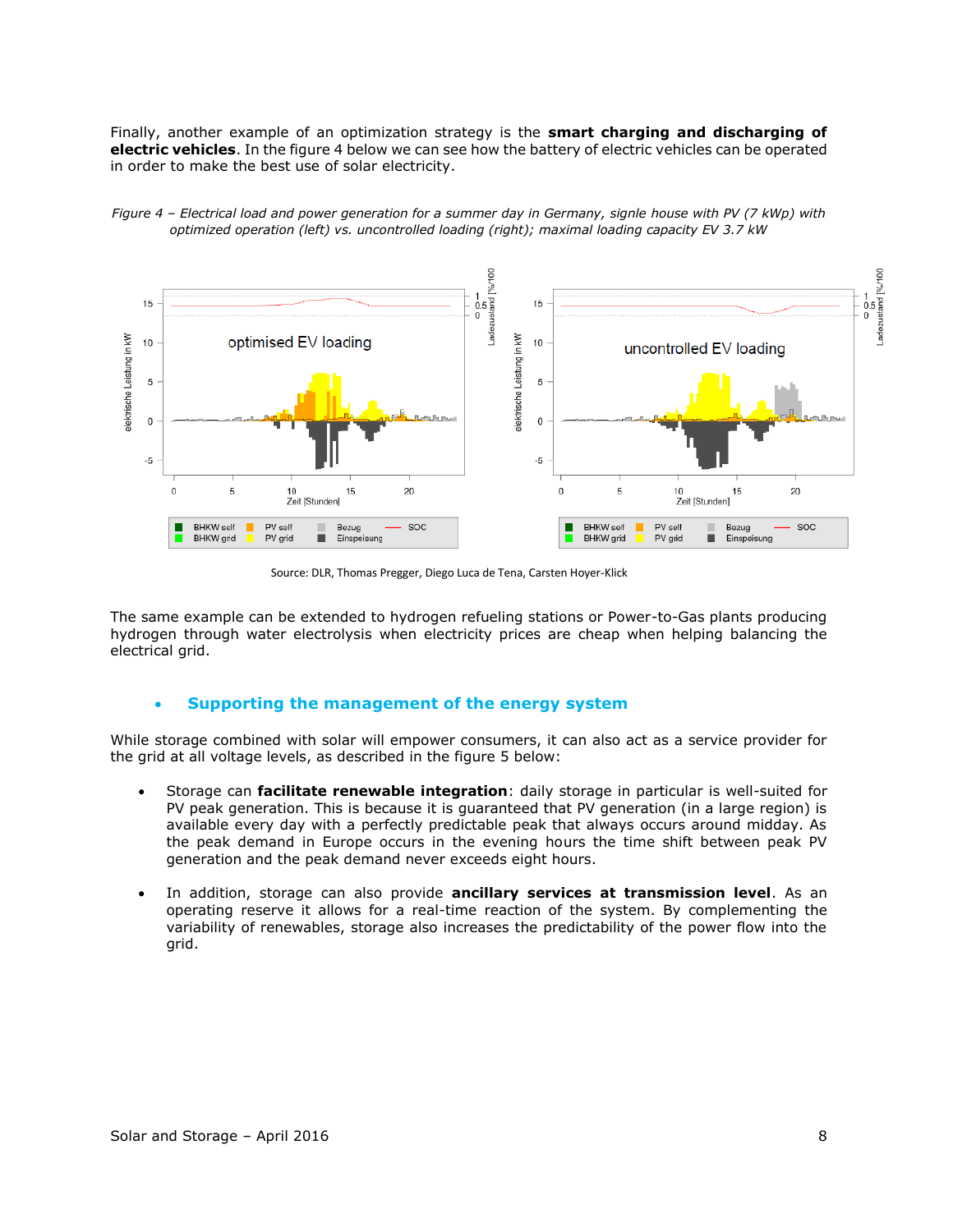At distribution level, **"prosumer" storage or storage at community level can provide support to the management of distribution grids** and could even be an effective alternative to measures for grid stabilization. These systems can provide storage service on an aggregated level both to the households as well as to grid operators and this leverage the value of the asset.



*Figure 5 – Types of services provided by storage combined with solar*

Source: Michael Lippert, Li-ion battery storage and renewables. Intersolar Munich, 2014

There is no single energy storage option to cover all requirements in all European regions. Applications, technological development and market evolution will define the share of centralized and decentralised storage solutions in the power system.

# **A reinforced regulatory framework to unlock these solutions**

The following regulatory adjustments should be introduced at the European level:

## **Provide a common EU legal definition of storage**

Storage is currently not defined at EU level, which hampers the creation of a real European market for storage. A commonly agreed legal definition is therefore needed in order to clarify its position with regard to the unbundling regime, specify the ownership structure and focus on regulatory aspects for the development of the storage facility.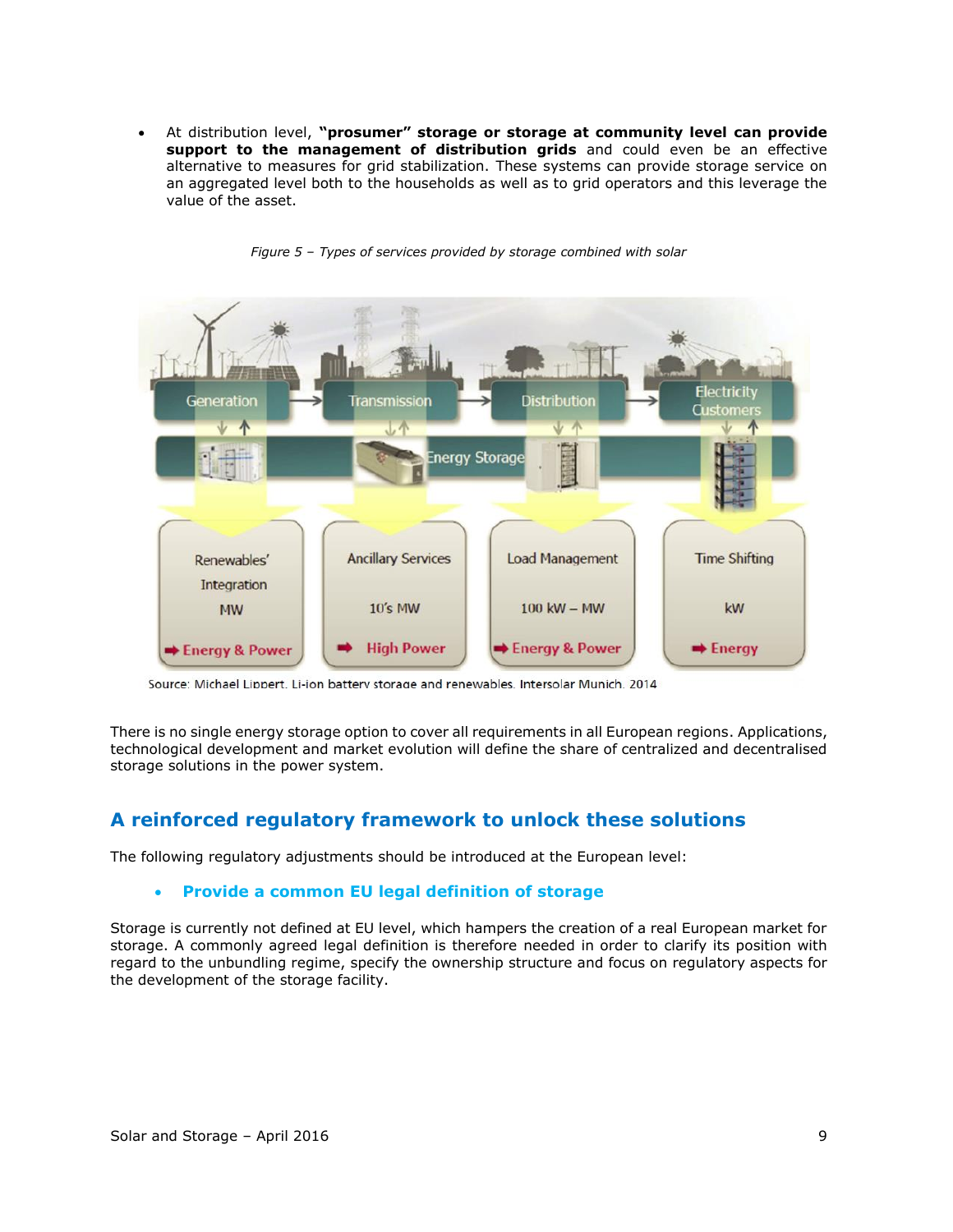An important aspect of the definition is the need to cover all known energy storage technologies and the need to be general enough to allow for the integration of unforeseen innovations. This includes improved system designs, future technologies but also specific services Energy Storage can provide, which will evolve over time.

## **Create an appropriate framework for self-consumption**

The economic benefits linked to a combination of storage technologies, building automation and solar at decentralized level are to a large extent based on the assumption that a high share of solar electricity can be self-consumed. Hence any barrier to self-consumption (such as additional taxation) will hinder the further development of storage.

The guidance on best practices for renewable self-consumption recently published by the European Commission could serve as a basis for developing an appropriate framework for self-consumption in the new Renewable Energy Directive.

### **Ensure that all dimensions of storage are properly valued**

This means that electricity markets should better remunerate flexible assets and therefore better reflect scarcity. In parallel, energy policies should ensure that services provided by storage and solar to the regulated actors (DSOs and TSOs) are better recognized and can be founded on sound business models.

## **Develop a holistic strategy for the electricity, heating and cooling and transport sectors**

In a power system dominated by variable renewable generation, an integrated view at these four sectors will be needed. This systematic integration should be stressed when implementing the Heating and Cooling strategy via the revision of the renewable energy and buildings Directives as well as related building and product-related European legislation.

Similarly, the upcoming communication on decarbonisation of transport should highlight the role that solar and storage can play in supporting e-mobility (BEV, all classes of hybrid vehicles and FCEV).

### **Promote R&D to unlock all technology options**

The fast decreasing cost curve observed in solar and in several storage technologies indicates that public efforts to support these technologies are justified. A specific focus is needed on systems integrating decentralised production with direct use on site, as such systems will meaningfully reduce the load on the grid. The development of building automation devices and standards also need to be supported. Research and demonstration programmes under the SET Plan should therefore be continued.

### **Temporary market introduction programs can help reduce cost**

Energy storage technologies offer great potential for creating high-tech R&D and production jobs in Europe. Introduction of temporary market programmes with a digressive design can help in accelerating cost reduction for energy storage. For example, the KFW program in Germany has helped to create a strong battery-storage market in Europe.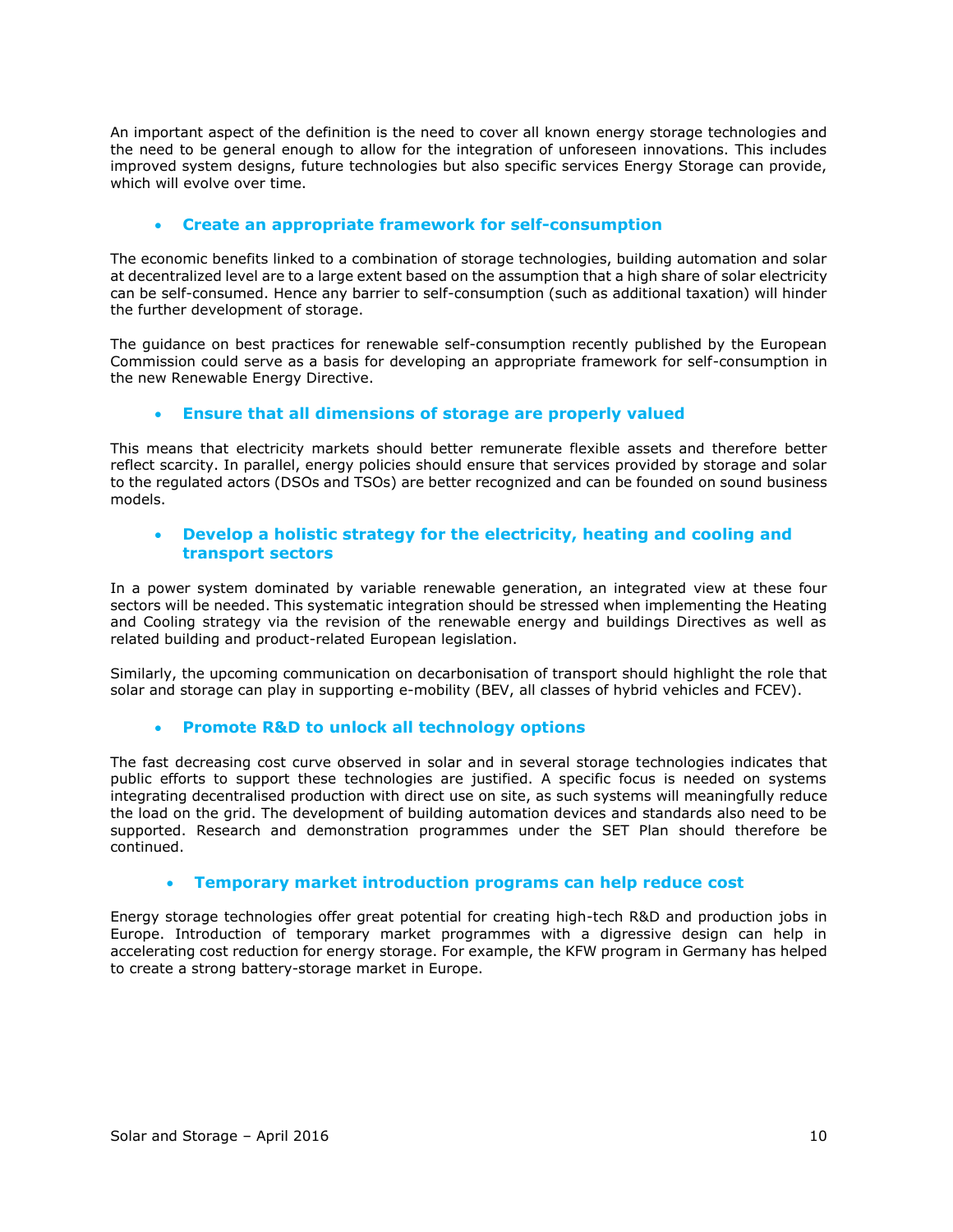

EUROBAT is association for the European manufacturers automotive, industrial and energy storage batteries. EUROBAT has 52 members from across the continent comprising more than 90% of the battery industry in Europe. The members and staff work with all stakeholders, such as battery users, governmental organisations and media, to develop new battery solutions in areas of hybrid and electro-mobility as well as grid flexibility and renewable energy storage.



EHPA is a Brussels based industry association which promotes awareness and proper deployment of heat pump technology in the European market place for residential, commercial and industrial applications. EHPA provides technical and economic input to European, national and local authorities in legislative, regulatory and energy efficiency matters. All activities are aimed at overcoming market barriers and dissemination of information in order to speed up market development of heat pumps for heating, cooling and hot water production.



SolarPower Europe, the new EPIA, is a member-led association representing organisations active along the whole value chain. Our aim is to shape the regulatory environment and enhance business opportunities for solar power in Europe.